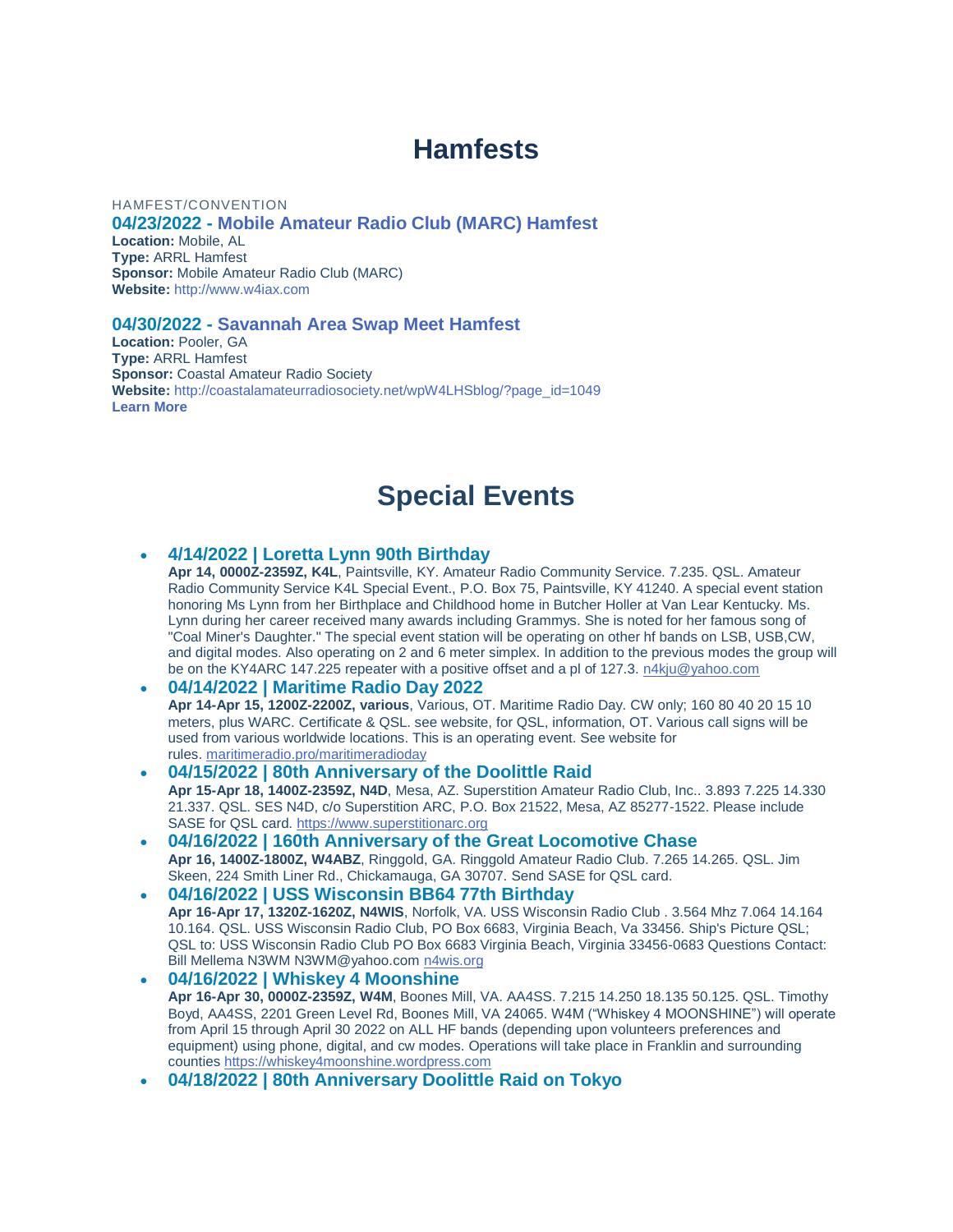**Apr 18, 1400Z-2359Z, NA1KW**, Doolittle, MO. North American Kilowatt Club. 7.178 14.228; 20 and 40 meters SSB. Certificate & QSL. Charles Doolittle, N1SPX, 2600 Davis St., Hannibal, MO 63401. [https://www.na1kw.com](https://www.na1kw.com/)

#### **04/18/2022 | World Amateur Radio Day**

**Apr 18-Apr 19, 1700Z-0030Z, W0W**, Las Vegas, NV. NARRI \*World\* EchoLink Conference VoIP. 146.520 441.500. Certificate. Thomas Harrington , 636 West 24th Street , Ogden, UT 84401. Look for W0W on www.qrz.com to Obtain a QSL card and for information. Pleas vist WWW.WRN-WFN.COM for information and WWW.NARIVOIP.COM for information on the Echolink System Echolink Conference \*World\* on cellphone app and PC or #479886 IRLP 9251 OR Alstarlink via WV8CW #43609 www.wrn-wfn.com

#### **04/18/2022 | World Amateur Radio Day**

**Apr 18-Apr 19, 1500Z-0030Z, W7W**, Ogden, UT. Narrivoip.com/WRN-WFN.COM . 28.400 14.074 7.074 3.920. QSL. THOMAS, HARRINGTON , 636 W 24th street , Ogden, UT 84401. WORLD AMATEUR RADIO DAY on HF voice Mix mode of Voice and FT-8 will be logging via n1mm and looking forward to connecting with many Hams Around the world. www.wrn-wfn.com

- **04/18/2022 | World Amateur Radio Day Apr 18, 1400Z-2000Z, W2NPT**, Fair Lawn, NJ. Fair Lawn Amateur Radio Club. 14.250 7.250 14.035 7.035. QSL. Fair Lawn Amateur Radio Club, 10-10 20th Street, Fair Lawn, NJ 07410. [FairLawnARC.org](http://fairlawnarc.org/)
- **04/18/2022 | World Amateur Radio Day 2022 Apr 18-Apr 19, 1300Z-0500Z, W2W**, Rochester, NY. ROC-HAM. ROC-HAM/EchoLiink 531091; ALLSTAR 2585,47620,47918; other EchoLink conferences will be connected for this. QSL. John Derycke, W2JLD, 85 Amherst St. Apt. 2, Rochester, NY 14607. 7th annual VoIP Event/Largest VoIP special event [www.roc](http://www.roc-ham.net/ward-2022)[ham.net/ward-2022](http://www.roc-ham.net/ward-2022)
- **04/19/2022 | Baker to Vegas LAPD Challenge Race Apr 19-Apr 20, 0000Z-2359Z, K6V**, Baker, CA. West Valley Amateur Radio Club. 147.465 223.440 445.510. Certificate. West Valley ARC, 5403 N. Annie Ct., Litchfield Park, AZ 85340. [bakervegas.net](http://bakervegas.net/)
- **4/21/2022 | San Jacinto Day Apr 21-Apr 24, 1200Z-2359Z, K5T**, Nacogdoches, TX. Nacogdoches Amateur Radio Club. 3.75 7.230 14.275 21.240. QSL. Nacogdoches ARC, 167 CR 2093, Nacogdoches, TX 75965. All contacts confirmed via LOTW. Special QSL card available for SASE. [w5nac.com](http://w5nac.com/)
- **04/22/2022 | 58th Annual West Point Scout Camporee Apr 22-Apr 25, 0000Z-2359Z, W2P**, West Point, NY. Ten Mile River Scout Museum ARC. 18.158 14.258 7.258 3.858. QSL. James Gallo, 149 Marine Avenue, 6F, Brooklyn, NY 11209. After two years lost to Covid we are exited to work the West Point MA Annual Scout Camporee again and hope to have more Scouts then ever in 2022.

#### **04/23/2022 | 50th Anniversary of Apollo 16**

**Apr 23-Apr 27, 1400Z-2359Z, W5RRR,NN4SA,+**, Various. NASA On the Air (NOTA). 14.045 14.271. QSL. see each club QRZ page, na, na. NASA On The Air (NOTA) is back for 2022. We'll be operating from various NASA centers in commemoration of Apollo 16's 50th Anniversary, and later other milestones throughout the year. Info/updates as well as tracking and scoring will be available at nasaontheair.wordpress.com. Individual clubs will provide QSL information at their QRZ.com pages. [nasaontheair.wordpress.com](http://nasaontheair.wordpress.com/)

 **04/23/2022 | Remembering the 80th Anniversary of the Doolittle Raid Apr 23, 1500Z-1900Z, NE1PL**, Fall River, MA. USNR. 14.259; 40 meters. QSL. Rick Emord, KB1TEE, 135 Wareham St., Middleboro, MA 02344. We will be on 20 and 40 meters and other bands as equipment and people allow, phone, and digital. [www.ne1pl.org](http://www.ne1pl.org/)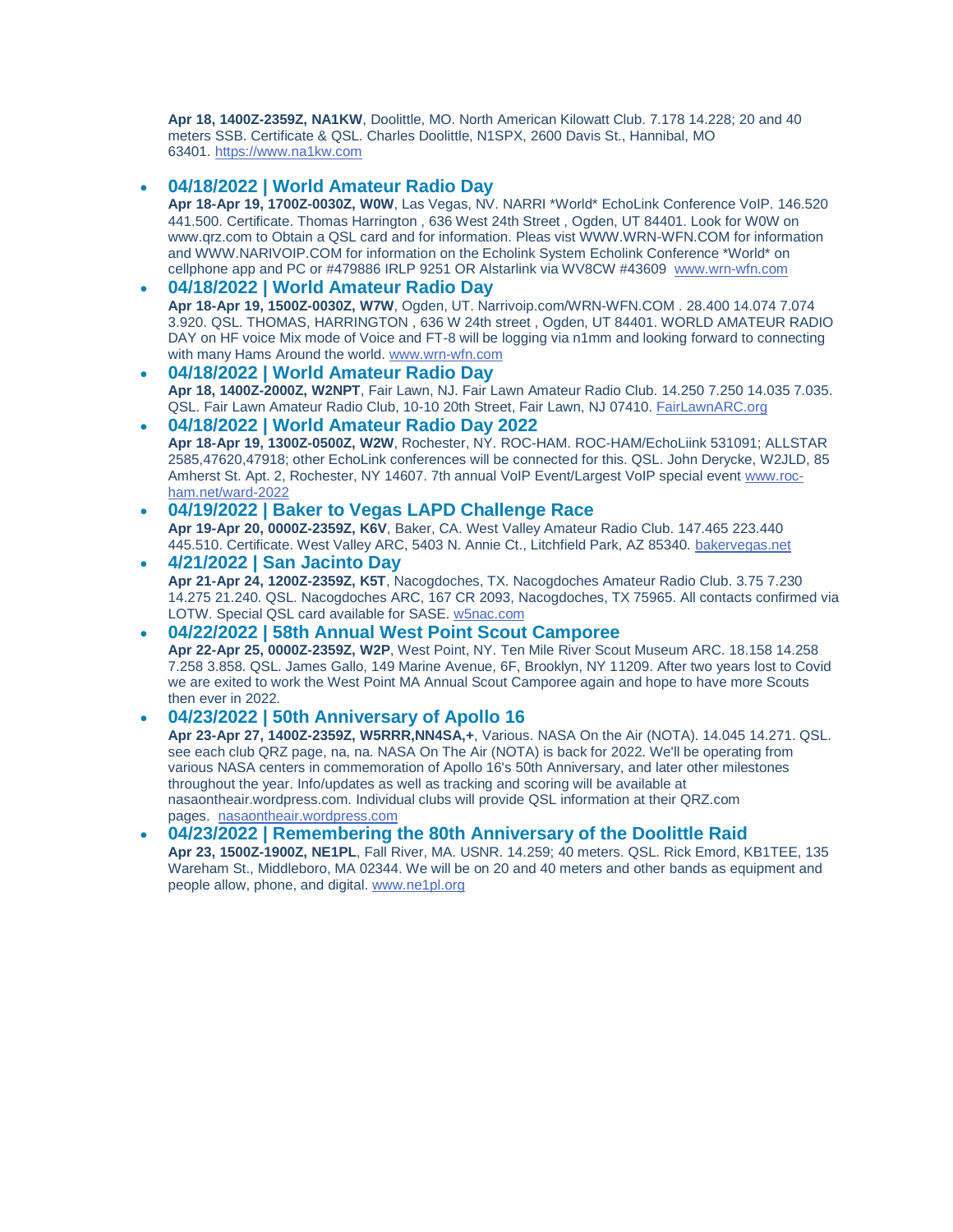#### **I'M REACHING OUT TO ALL SURROUNDING DISTRICTS AS I AM WELCOMING ALL HAM RADIO OPERATORS WHO ARE WILLING TO PARTICIPATE AND HELP OUT WITH THESE GREAT EVENTS** .

The Farm to Fork will be April 30th.

I am asking all of the emergency coordinators to please get with your groups and start letting people know about the event and as soon as possible I will be having some signup sheets for people to sign up and as we get closer we'll be starting to do station assignments I know this is early but what this type of event sometimes early isn't early enough.

If you would like to volunteer please contact me at strmspotter@gmail.com or at **601 549 9940.** Please help get the word out these are both great events for a great cause and

requires a good amount of operators to provide safety communications along the course. If you are a new ham and want to participate that is great and we welcome you no experiences needed just a minimum of a technician class license and a handheld or mobile rig. Even if you don't have a radio please let me know I'm sure we can find somebody who would be willing to lend one for you to use.

# **QSO**

Listed are the QSO parties. Please click on the state's name for more information on each party.

| 4/16/2022 1800Z   |  | 4/17/2022   0500Z <b>Ontario QSO Party</b> |
|-------------------|--|--------------------------------------------|
| 4/16/2022 1600Z   |  | 4/17/2022   0400Z Michigan QSO Party       |
| 4/17/2022 1200Z   |  | 4/17/2022 1800Z Ontario QSO Party          |
| 4/17/2022   1200Z |  | 4/17/2022 2000Z Quebec QSO Party           |
| 4/30/2022 1600Z   |  | 5/1/2022   0159Z   Florida QSO Party       |

### On the Air

This week's bulletin was made possible with information provided by EA4NF, The Daily DX, the OPDX Bulletin, 425 DX News, DXNL, Contest Corral from QST and the ARRL Contest Calendar and WA7BNM web sites. Thanks to all.

GUYANA, 8R. Esmond, 8R1AK has been active on 10 meters using FT8. QSL to home call.

PORTUGAL, CT. Philippe, EA4NF will be QRV as CT7/EA4NF from April 13 to 16. Activity will be on various linear and FM Satellites. QSL to home call.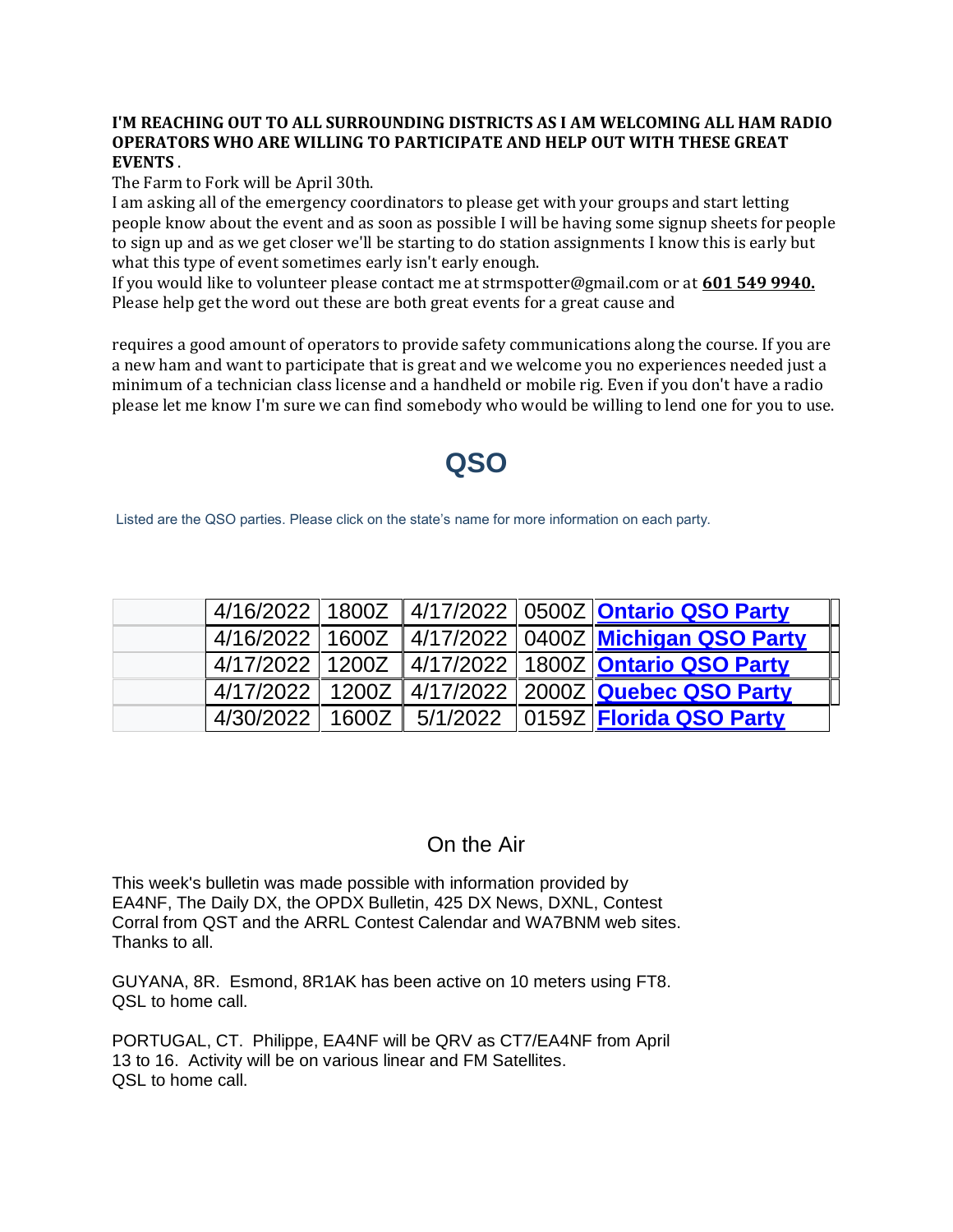SOUTH COOK ISLANDS, E5. Bob, E51BQ is QRV from Rarotonga, IOTA OC-013, and is normally active using FT8 on 30 and 20 meters from 0500 to 0600z daily. QSL to home call.

NEW CALEDONIA, FK. Jean-Louis, F5NHJ is QRV as FK/F5NHJ from Noumea until June 11. Activity is holiday style on the HF bands using CW, SSB, and various digital modes. QSL via LoTW.

HUNGARY, HA. Members of the Szollosi Jozsef Radio Club are QRV as HG1222BA to celebrate the 800th anniversary of the first constitutional document in continental Europe called the Aranybulla. QSL via HA4KYB.

GALAPAGOS ISLANDS, HC8. Rick, NE8Z and Maria, HC1MM are QRV as HD8MD and HD8MM, respectively, from Santa Cruz, IOTA SA-004, until April 14. Activity is on 40 to 6 meters using CW, SSB, FT8, and FT4. QSL via LoTW.

SARDINIA, IS0. Bodo, DF8DX will be QRV as IS0/DF8DX from April 9 to 16. QSL to home call.

JAN MAYEN, JX. Rune, LA7QY and Helge, LB4MI are QRV as JX7QY and JX/LB4MI, respectively, until October while on work assignment. Activity is in their spare time on the HF bands using CW and SSB. QSL via LoTW.

AUSTRIA, OE. Jo, OE6VIE is QRV as OE0MORSE during April to commemorate the death of Samuel F. B. Morse. QSL via LoTW.

NETHERLANDS, PA. Members of VERON District A17 are QRV as special event station PI750GAZ until September 30 to celebrate the 750th anniversary since Gouda was granted city rights in the year 1272. QSL via bureau.

BRITISH VIRGIN ISLANDS, VP2V. Operators N2IEN, WW2DX, W2RE, WW1X and KB2HZI will be QRV as VP2V/N2IEN from Tortola, Grid Square FK78, from April 10 to 16. Activity will be holiday style on 160 to 6 meters, and possibly Satellite, using CW, SSB, and FT8, with 2 to 3 stations active. QSL via EB7DX.

FALKLAND ISLANDS, VP8. Amateur radio operators in the Falklands can affix the suffix /40 to their call signs until June 14 to mark the 74 days of the Falklands war that took place 40 years ago.

MEXICO, XE. Ramon, XE1KK is QRV as XI0X during all of 2022. Activity is on the HF bands using mostly digital modes. QSL via LoTW.

BURKINA FASO, XT. Max, DK1MAX is QRV as XT2MAX from Ouagadougou until April 20. Activity is on the HF bands using CW, some SSB, and various digital modes. QSL via EA5GL.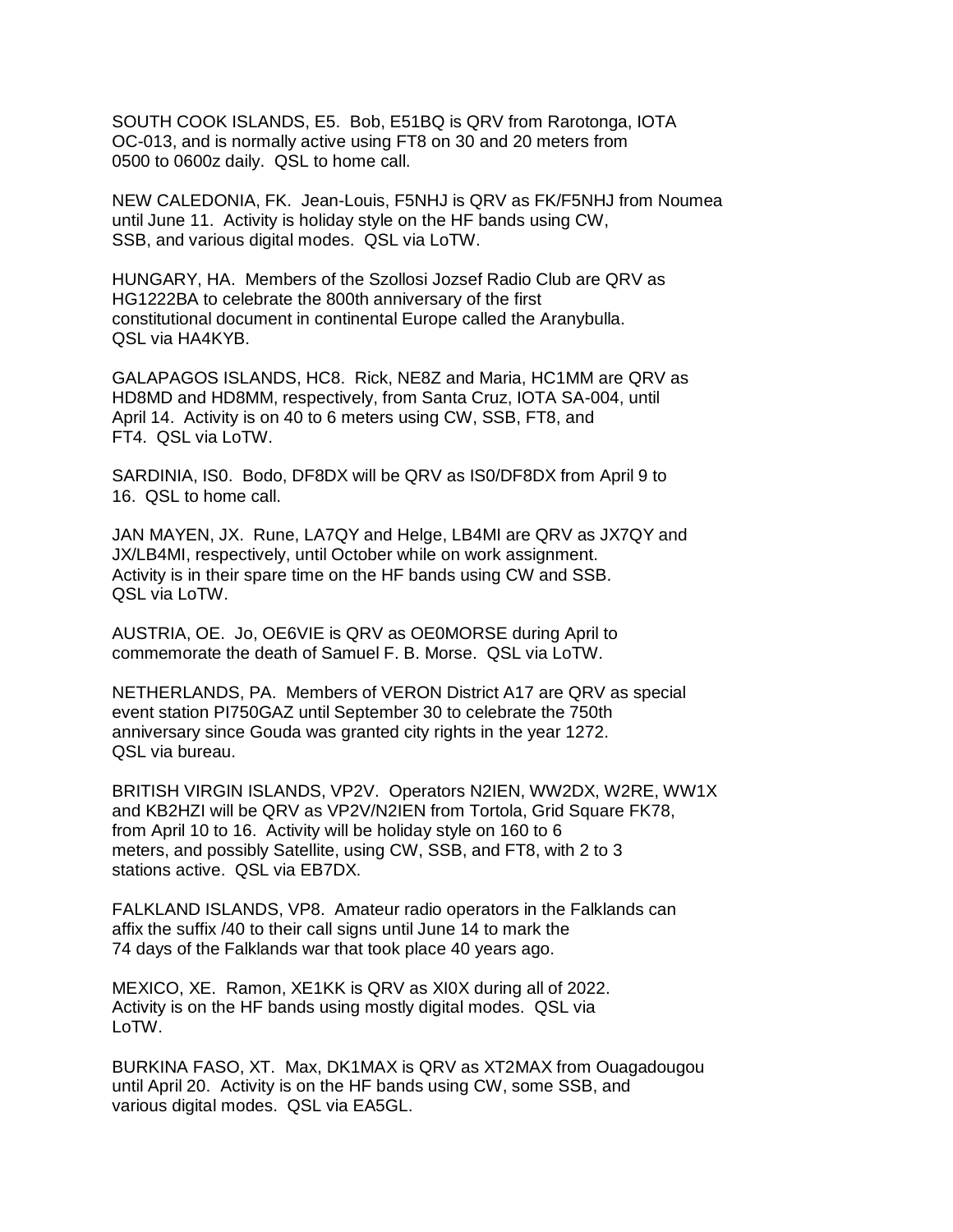ST. HELENA ISLAND, ZD7. Barrie, ZD7MY has been QRV using FT8 on 6 meters around 0400 to 0800z. QSL to home call.

THIS WEEKEND ON THE RADIO. The ARRL SSB Rookie Roundup, Japan International CW Contest, NCCC RTTY Sprint, NCCC Sprint, K1USN Slow Speed Test, QRP ARCI Spring QSO CW Party, SKCC Weekend CW Sprintathon, OK/OM DX SSB Contest, FTn DX Contest, IG-RY World Wide RTTY Contest, DIG QSO CW Party, Nebraska QSO Party, New Mexico QSO Party, Texas State Parks on the Air, Georgia QSO Party and North Dakota QSO Party, Yuri Gagarin International DX CW Contest, International Vintage HF Contest, WAB 3.5/7/14 MHz Data Modes, Hungarian Straight Key 80-Meter CW Contest and the RSGB SSB RoLo SSB will certainly keep operators busy this upcoming weekend.

The 4 States QRP Group Second Sunday Sprint, OK1WC Memorial, 144 MHz Spring Sprint, RSGB FT4 Contest, Worldwide Sideband Activity Contest, RTTYOPS Weeksprint, NAQCC CW Sprint, Phone Weekly Test, A1Club AWT, CWops Test, VHF-UHF FT8 Activity Contest, Mini-Test 40 CW and Mini-Test 80 CW are scheduled for April 11 to 13.

| 2022<br>Apr <sub>01</sub> | 2022<br>Apr15             | <b>Central</b><br><b>African</b><br>Rep | <b>TL8AA</b>  | <b>I2YSB</b> | <b>I2YSB</b><br>20210827 | By 7 op team; 160-6m;<br>CW SSB RTTY FT8<br>(TL8ZZ on FT8; 4<br>stations Postponed                                |
|---------------------------|---------------------------|-----------------------------------------|---------------|--------------|--------------------------|-------------------------------------------------------------------------------------------------------------------|
| 2022<br>Apr <sub>02</sub> | 2022<br>Apr <sub>23</sub> | <b>Nepal</b>                            | 9N7MK         |              | <b>TDDX</b><br>20220318  | By S57MK fm various<br>Nepalese locations; 40<br>20 17 15m; FT8 SSB<br>CW; 10w; dipole, mag<br>loop, ground plane |
| 2022<br>Apr <sub>07</sub> | 2022<br>Apr <sub>20</sub> | <b>Burkina</b><br>Faso                  | XT2MAX        | EA5GL        | DXW.Net<br>20220121      | By DK1MAX; HF; $CW +$<br>digital; verticals, dipoles;<br>holiday style operation                                  |
| 2022<br>Apr <sub>13</sub> | 2022<br>Apr <sub>19</sub> | <b>Azores</b>                           | <b>CQ84AS</b> | LoTW         | <b>TDDX</b><br>20220322  | By CU8AS fm Flores I<br>(IOTA EU-089); HF;<br>mainly CW; 800w; QSL<br>via HB9CRV                                  |